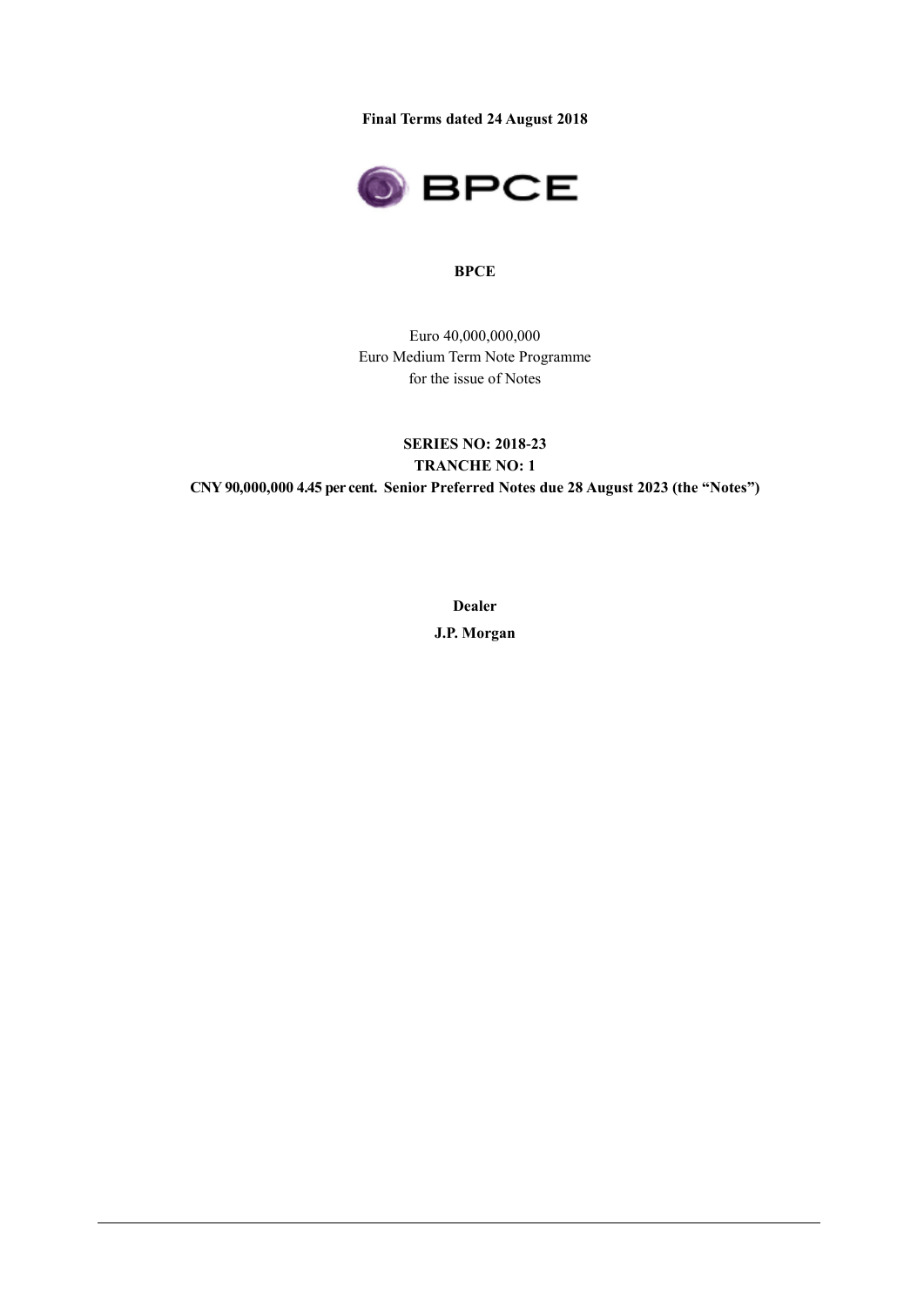#### **MIFID II PRODUCT GOVERNANCE / PROFESSIONAL INVESTORS AND ECPS ONLY TARGET**

**MARKET** – Solely for the purposes of the manufacturer's product approval process, the target market assessment in respect of the Notes has led to the conclusion that, in relation to the type of clients criterion only: (i) the type of clients to whom the Notes are targeted is eligible counterparties and professional clients only, each as defined in Directive 2014/65/EU (as amended, "**MiFID II**"); and (ii) all channels for distribution of the Notes to eligible counterparties and professional clients are appropriate. Any person subsequently offering, selling or recommending the Notes (a "**distributor**") should take into consideration the manufacturer's type of clients assessment; however, a distributor subject to MiFID II is responsible for undertaking its own target market assessment in respect of the Notes (by either adopting or refining the manufacturer's type of clients assessment) and determining appropriate distribution channels.

#### **PART A – CONTRACTUAL TERMS**

Terms used herein shall be deemed to be defined as such for the purposes of the Conditions (the "**Conditions**") set forth in the base prospectus dated 1 December 2017 which received visa n°17-625 from the *Autorité des marchés financiers* (the "**AMF**") on 1 December 2017 (the "**Base Prospectus**") and the first supplement to the Base Prospectus dated 24 January 2018 which received visa n°18-024 from the AMF, the second supplement to the Base Prospectus dated 20 February 2018 which received visa n°18-047 from the AMF, the third supplement to the Base Prospectus dated 6 March 2018 which received visa n°18-075 from the AMF, the fourth supplement to the Base Prospectus dated 5 April 2018 which received visa n°18-115 from the AMF, the fifth supplement to the Base Prospectus dated 11 June 2018 which received visa n°18-236 from the AMF and the sixth supplement to the Base Prospectus dated 10 August 2018 which received visa n°18-382 from the AMF (the "**Supplements**"), which together constitute a base prospectus for the purposes of the Prospectus Directive.

This document constitutes the Final Terms of the Notes described herein for the purposes of Article 5.4 of the Prospectus Directive and must be read in conjunction with such Base Prospectus as so supplemented. Full information on the Issuer and the offer of the Notes is only available on the basis of the combination of these Final Terms and the Base Prospectus as so supplemented. The Base Prospectus and the Supplements are available for viewing at the office of the Fiscal Agent or each of the Paying Agents and on the website of the AMF (www.amf-france.org) and copies may be obtained from BPCE, 50 avenue Pierre Mendès-France, 75013 Paris, France.

| 1 | Issuer:                           | <b>BPCE</b>                                                                                        |
|---|-----------------------------------|----------------------------------------------------------------------------------------------------|
| 2 | Series Number:<br>(i)             | 2018-23                                                                                            |
|   | Tranche Number:<br>(ii)           | 1                                                                                                  |
| 3 | Specified Currency or Currencies: | References to "CNY" or ""Renminbi" are to the<br>lawful currency of the People's Republic of China |
| 4 | Aggregate Nominal Amount:         |                                                                                                    |
|   | Series:<br>(i)                    | CNY 90,000,000                                                                                     |
|   | Tranche:<br>(ii)                  | CNY 90,000,000                                                                                     |
| 5 | Issue Price:                      | 100 per cent. of the Aggregate Nominal Amount                                                      |
| 6 | Specified Denomination:           | CNY 1,000,000                                                                                      |
| 7 | Issue Date:<br>(i)                | 28 August 2018                                                                                     |
|   |                                   |                                                                                                    |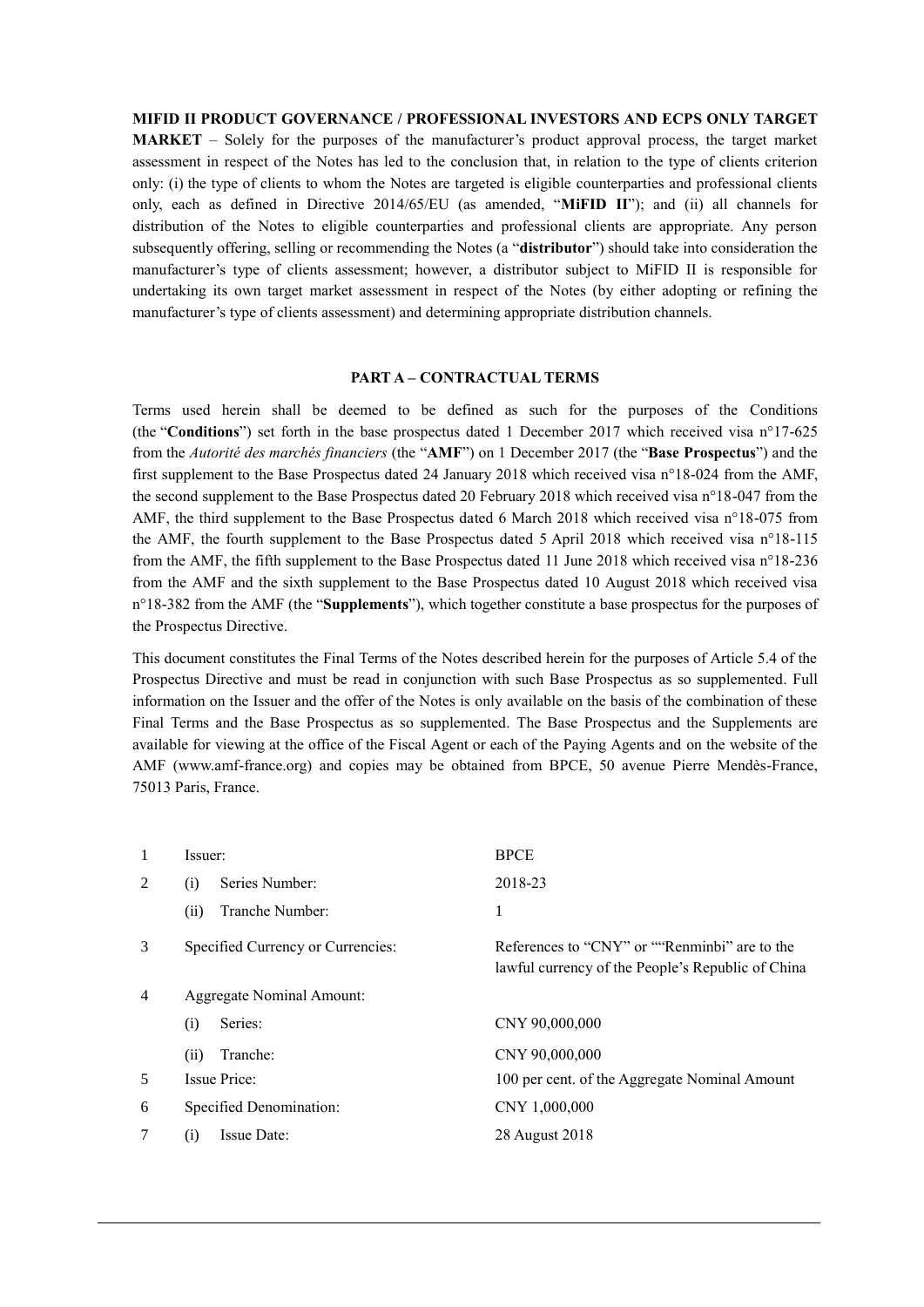|    | <b>Interest Commencement Date:</b><br>(ii)                                       | <b>Issue Date</b>                                                                                                                                               |
|----|----------------------------------------------------------------------------------|-----------------------------------------------------------------------------------------------------------------------------------------------------------------|
| 8  | Interest Basis:                                                                  | 4.45 per cent. Fixed Rate<br>(further particulars specified below)                                                                                              |
| 9  | Maturity Date:                                                                   | 28 August 2023                                                                                                                                                  |
| 10 | <b>Redemption Basis:</b>                                                         | Subject to any purchase and cancellation or early<br>redemption, the Notes will be redeemed on the<br>Maturity Date at 100 per cent. of their nominal<br>amount |
| 11 | Change of Interest Basis:                                                        | Not Applicable                                                                                                                                                  |
| 12 | Put/Call Options:                                                                | Not Applicable                                                                                                                                                  |
| 13 | Status of the Notes:<br>(i)                                                      | <b>Senior Preferred Notes</b>                                                                                                                                   |
|    | Dates of the corporate authorizations for<br>(ii)<br>issuance of Notes obtained: | Decision of the <i>Directoire</i> of the Issuer dated 9<br>April 2018 and decision of Mr. Jean-Philippe<br>Berthaut, Head of Group Funding, dated 16 August     |

2018

# **PROVISIONS RELATING TO INTEREST (IF ANY) PAYABLE**

| 14 |                                          | <b>Fixed Rate Note Provisions:</b>                                                      | Applicable                                                                                                                        |  |  |
|----|------------------------------------------|-----------------------------------------------------------------------------------------|-----------------------------------------------------------------------------------------------------------------------------------|--|--|
|    | (i)                                      | Rate of Interest:                                                                       | 4.45 per cent. <i>per annum</i> payable annually in arrear<br>on each Interest Payment Date                                       |  |  |
|    | (ii)                                     | Interest Payment Date(s):                                                               | 28 August in each year commencing on 28 August<br>2019 adjusted in accordance with the Business Day<br>Convention specified below |  |  |
|    | (iii)                                    | Fixed Coupon Amount:                                                                    | Rate of Interest x Specified Denomination x Day<br>Count Fraction per Note of CNY 1,000,000<br>Specified Denomination             |  |  |
|    | (iv)                                     | <b>Broken Amount:</b>                                                                   | Not Applicable                                                                                                                    |  |  |
|    | (v)                                      | Day Count Fraction:                                                                     | Actual/365 (Fixed) - Unadjusted                                                                                                   |  |  |
|    | (vi)                                     | Resettable:                                                                             | Not Applicable                                                                                                                    |  |  |
|    | (vii)                                    | <b>Determination Dates:</b>                                                             | Not Applicable                                                                                                                    |  |  |
|    | (viii)<br><b>Business Day Convention</b> |                                                                                         | Modified Following Business Day Convention                                                                                        |  |  |
|    | (ix)                                     | Party responsible for calculating<br>Interest Amounts (if not the<br>Calculation Agent) | Not Applicable                                                                                                                    |  |  |
|    | (x)                                      | Payments on Non-Business Days                                                           | As per the Conditions                                                                                                             |  |  |
| 15 |                                          | Floating Rate Note Provisions                                                           | Not Applicable                                                                                                                    |  |  |
| 16 |                                          | Zero Coupon Note Provisions:                                                            | Not Applicable                                                                                                                    |  |  |
| 17 |                                          | <b>Inflation Linked Interest Note Provisions:</b>                                       | Not Applicable                                                                                                                    |  |  |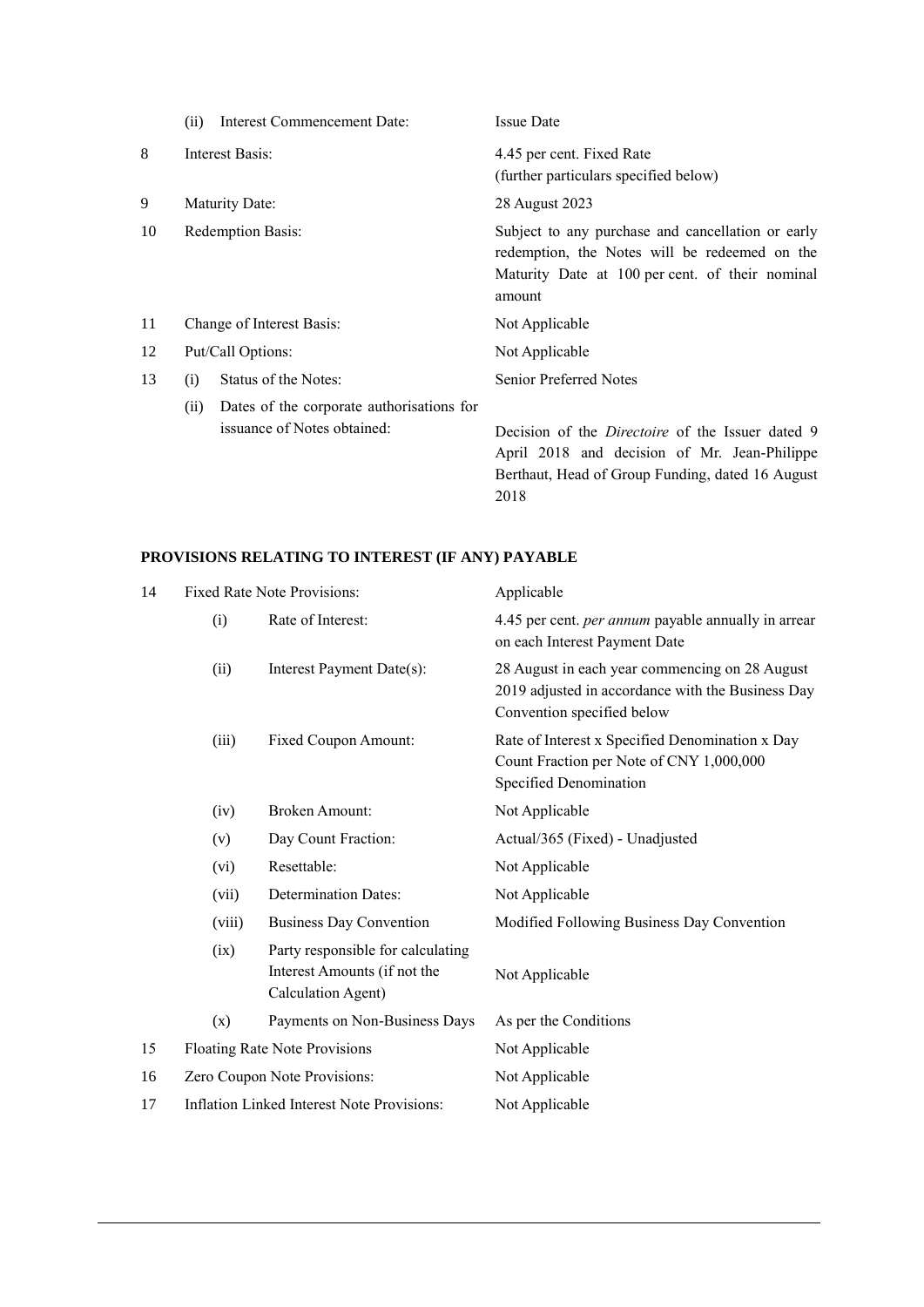## **PROVISIONS RELATING TO REDEMPTION**

| 18 | Call Option:                                                                                                                                                                                                                                                                                                                                                                                                                                                                                                                                                                                                                                                                                                                                                                          | Not Applicable                                                                             |  |  |  |  |  |
|----|---------------------------------------------------------------------------------------------------------------------------------------------------------------------------------------------------------------------------------------------------------------------------------------------------------------------------------------------------------------------------------------------------------------------------------------------------------------------------------------------------------------------------------------------------------------------------------------------------------------------------------------------------------------------------------------------------------------------------------------------------------------------------------------|--------------------------------------------------------------------------------------------|--|--|--|--|--|
| 19 | Put Option:                                                                                                                                                                                                                                                                                                                                                                                                                                                                                                                                                                                                                                                                                                                                                                           | Not Applicable                                                                             |  |  |  |  |  |
| 20 | MREL/TLAC Disqualification Event Call<br>Option:                                                                                                                                                                                                                                                                                                                                                                                                                                                                                                                                                                                                                                                                                                                                      | Applicable                                                                                 |  |  |  |  |  |
| 21 | Final Redemption Amount of each Note:                                                                                                                                                                                                                                                                                                                                                                                                                                                                                                                                                                                                                                                                                                                                                 | CNY 1,000,000 per Note of CNY 1,000,000<br>Specified Denomination                          |  |  |  |  |  |
| 22 | Inflation Linked Notes - Provisions relating to<br>the Final Redemption Amount:                                                                                                                                                                                                                                                                                                                                                                                                                                                                                                                                                                                                                                                                                                       | Not Applicable                                                                             |  |  |  |  |  |
| 23 | Early Redemption Amount:                                                                                                                                                                                                                                                                                                                                                                                                                                                                                                                                                                                                                                                                                                                                                              |                                                                                            |  |  |  |  |  |
|    | Early Redemption Amount(s) of each<br>(i)<br>Senior Note payable on redemption upon<br>the occurrence of an MREL/TLAC<br>Disqualification Event (Condition $6(g)$ ),<br>if applicable, a Withholding Tax Event<br>(Condition $6(i)(i)$ ), a Gross Up Event<br>(Condition 6(i)(ii)) or for Illegality<br>(Condition $6(l)$ ):<br>Early Redemption Amount(s) of each<br>(ii)<br>Subordinated<br>Note<br>payable<br>on<br>redemption upon the occurrence of a<br>Capital Event (Condition 6(h)), a<br>Withholding Tax Event (Condition<br>$6(i)(i)$ , a Gross-Up Event (Condition<br>$6(i)(ii)$ or a Tax Deductibility Event<br>(Condition $6(i)(iii)$ ):<br>(iii) Redemption<br>for<br>taxation<br>reasons<br>permitted on days others than Interest<br>Payment Dates (Condition 6(i)): | CNY 1,000,000 per Note of CNY 1,000,000<br>Specified Denomination<br>Not Applicable<br>Yes |  |  |  |  |  |
|    | (iv) Unmatured Coupons to become void<br>upon early redemption (Materialised<br>Bearer Notes only) (Condition 7(f)):                                                                                                                                                                                                                                                                                                                                                                                                                                                                                                                                                                                                                                                                  | Not Applicable                                                                             |  |  |  |  |  |
|    | <b>GENERAL PROVISIONS APPLICABLE TO THE NOTES</b>                                                                                                                                                                                                                                                                                                                                                                                                                                                                                                                                                                                                                                                                                                                                     |                                                                                            |  |  |  |  |  |
| 24 | Form of Notes:                                                                                                                                                                                                                                                                                                                                                                                                                                                                                                                                                                                                                                                                                                                                                                        | <b>Dematerialised Notes</b>                                                                |  |  |  |  |  |

(i) Form of Dematerialised Notes: Bearer form *(au porteur*) (ii) Registration Agent: Not Applicable (iii) Temporary Global Certificate: Not Applicable (iv) Applicable TEFRA exemption: Not Applicable 25 Financial Centre(s): Beijing, Hong Kong, London, New York and TARGET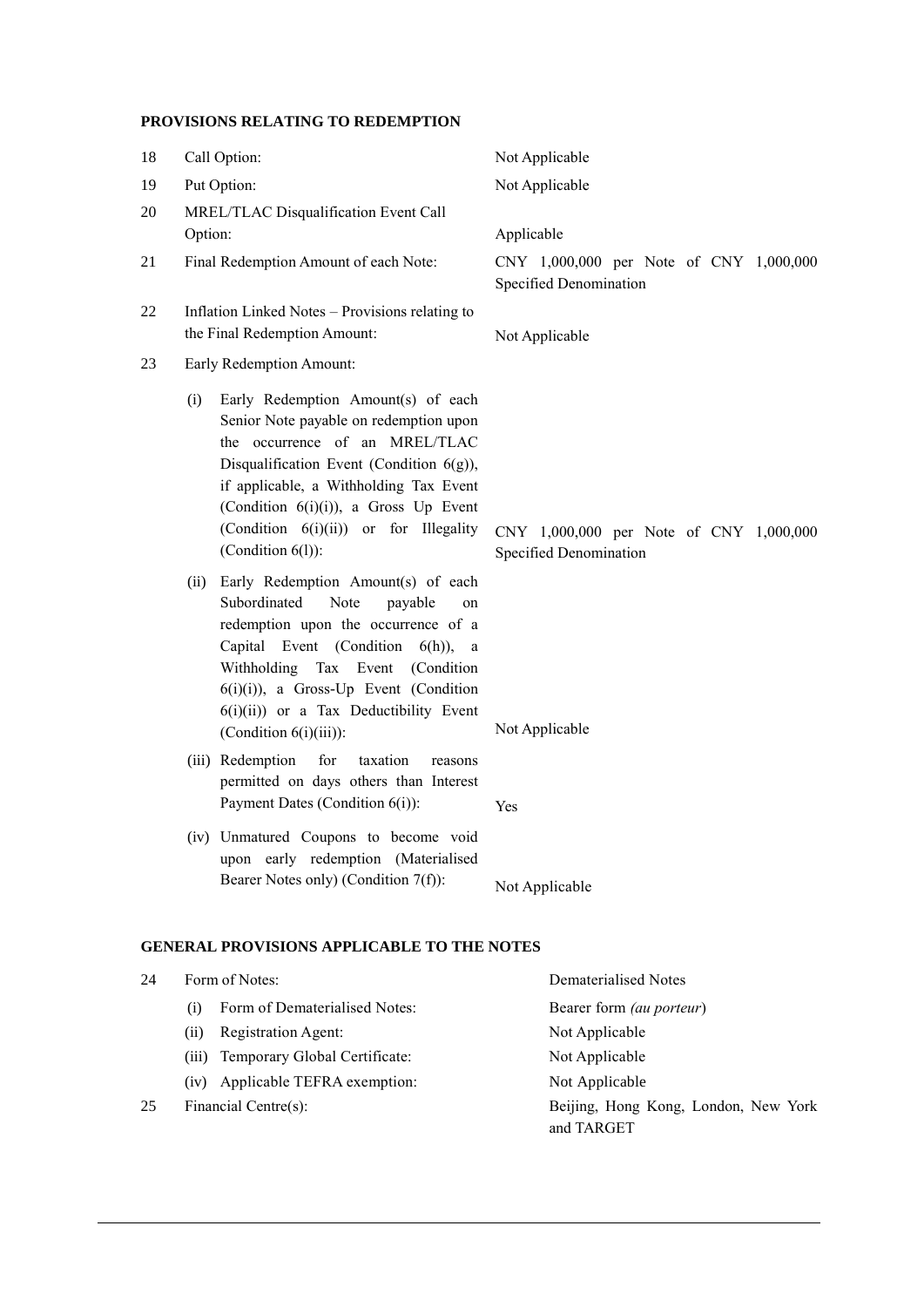| 26 | Talons for future Coupons or Receipts to be attached to<br>Definitive Notes (and dates on which such Talons<br>mature): | Not Applicable                                                                                                                                                                                                                                       |
|----|-------------------------------------------------------------------------------------------------------------------------|------------------------------------------------------------------------------------------------------------------------------------------------------------------------------------------------------------------------------------------------------|
| 27 | Details relating to Instalment Notes: amount of each<br>instalment, date on which each payment is to be made:           | Not Applicable                                                                                                                                                                                                                                       |
| 28 | Redenomination provisions:                                                                                              | Not Applicable                                                                                                                                                                                                                                       |
| 29 | Purchase in accordance with applicable French laws<br>and regulations:                                                  | Applicable                                                                                                                                                                                                                                           |
| 30 | Consolidation provisions:                                                                                               | Not Applicable                                                                                                                                                                                                                                       |
| 31 | Events of Default for Senior Preferred Notes<br>(Condition $9(a)$ ):                                                    | Not Applicable                                                                                                                                                                                                                                       |
| 32 | Meeting and Voting Provisions (Condition 11):                                                                           | Contractual Masse shall apply                                                                                                                                                                                                                        |
|    |                                                                                                                         | Name and address of the Representative:<br>MCM AVOCAT, Selarl d'avocats<br>interbarreaux inscrite au Barreau de Paris<br>10, rue de Sèze<br>75009 Paris<br>France<br>Represented by Maître Antoine<br>Lachenaud, Co-gérant - associé                 |
|    |                                                                                                                         | Name and address of the alternate<br>Representative:<br>Maître Philippe Maisonneuve<br>Avocat<br>10, rue de Sèze<br>75009 Paris<br>France<br>The<br>Representative<br>will<br>receive<br>a<br>remuneration of EUR 2,000 (excluding<br>VAT) per year. |

# **RESPONSIBILITY**

The Issuer accepts responsibility for the information contained in these Final Terms.

Signed on behalf of BPCE

Duly represented by:

Mr. Jean-Philippe Berthaut, Head of Group Funding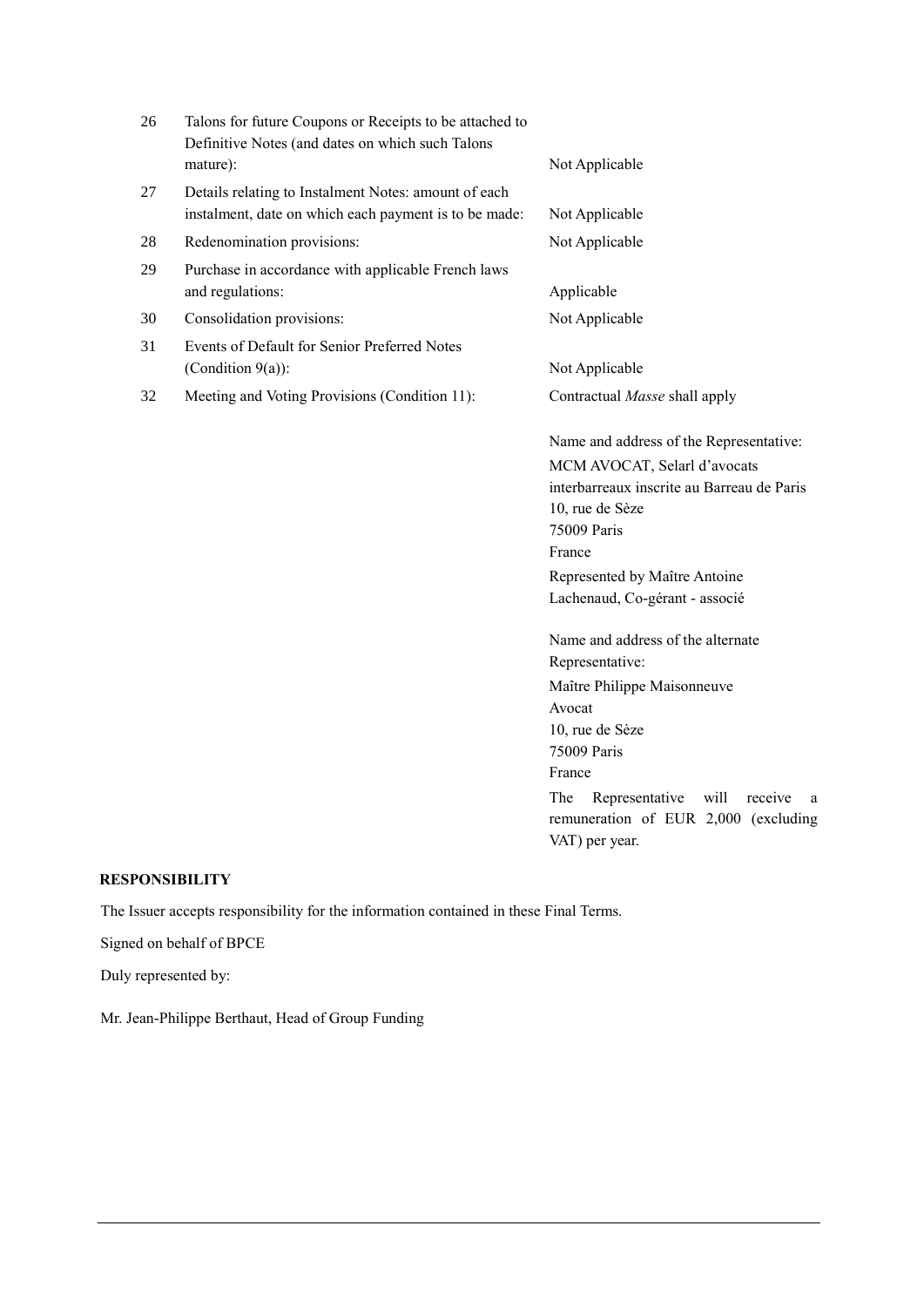## **PART B – OTHER INFORMATION**

#### **1 LISTING AND ADMISSION TO TRADING**

| (i)            | Listing<br>trading: |    | and Admission to                        |    | Application has been made by the Issuer (or on its behalf) for the<br>Notes to be listed and admitted to trading on Euronext Paris with<br>effect from the Issue Date. |
|----------------|---------------------|----|-----------------------------------------|----|------------------------------------------------------------------------------------------------------------------------------------------------------------------------|
| (ii)           | related<br>trading: | to | Estimate of total expenses<br>admission | to | EUR 3,850 (including AMF fees)                                                                                                                                         |
| <b>RATINGS</b> |                     |    |                                         |    |                                                                                                                                                                        |

**2** 

Ratings: The Notes to be issued are expected to be rated: S&P: A

> S&P is established in the European Union and registered under Regulation (EC) No 1060/2009 as amended.

## **3 INTERESTS OF NATURAL AND LEGAL PERSONS INVOLVED IN THE ISSUE**

Save as discussed in "Subscription and Sale", so far as the Issuer is aware, no person involved in the offer of the Notes has an interest material to the offer.

#### **4 YIELD**

Indication of yield: 4.45 per cent. per annum

The yield is calculated at the Issue Date on the basis of the Issue Price. It is not an indication of future yield.

## **5 OPERATIONAL INFORMATION**

| ISIN:         |                                                                        | FR0013357035             |
|---------------|------------------------------------------------------------------------|--------------------------|
|               | Common Code:                                                           | 186881028                |
| Depositaries: |                                                                        |                          |
| (i)           | Euroclear France to act as<br>Central Depositary:                      | Yes                      |
| (ii)          | Common Depositary for<br>Euroclear<br>and<br>Clearstream:              | N <sub>0</sub>           |
|               | Any clearing system(s) other than<br>Euroclear and Clearstream and the |                          |
|               | relevant identification number(s):                                     | Not Applicable           |
| Delivery:     |                                                                        | Delivery free of payment |